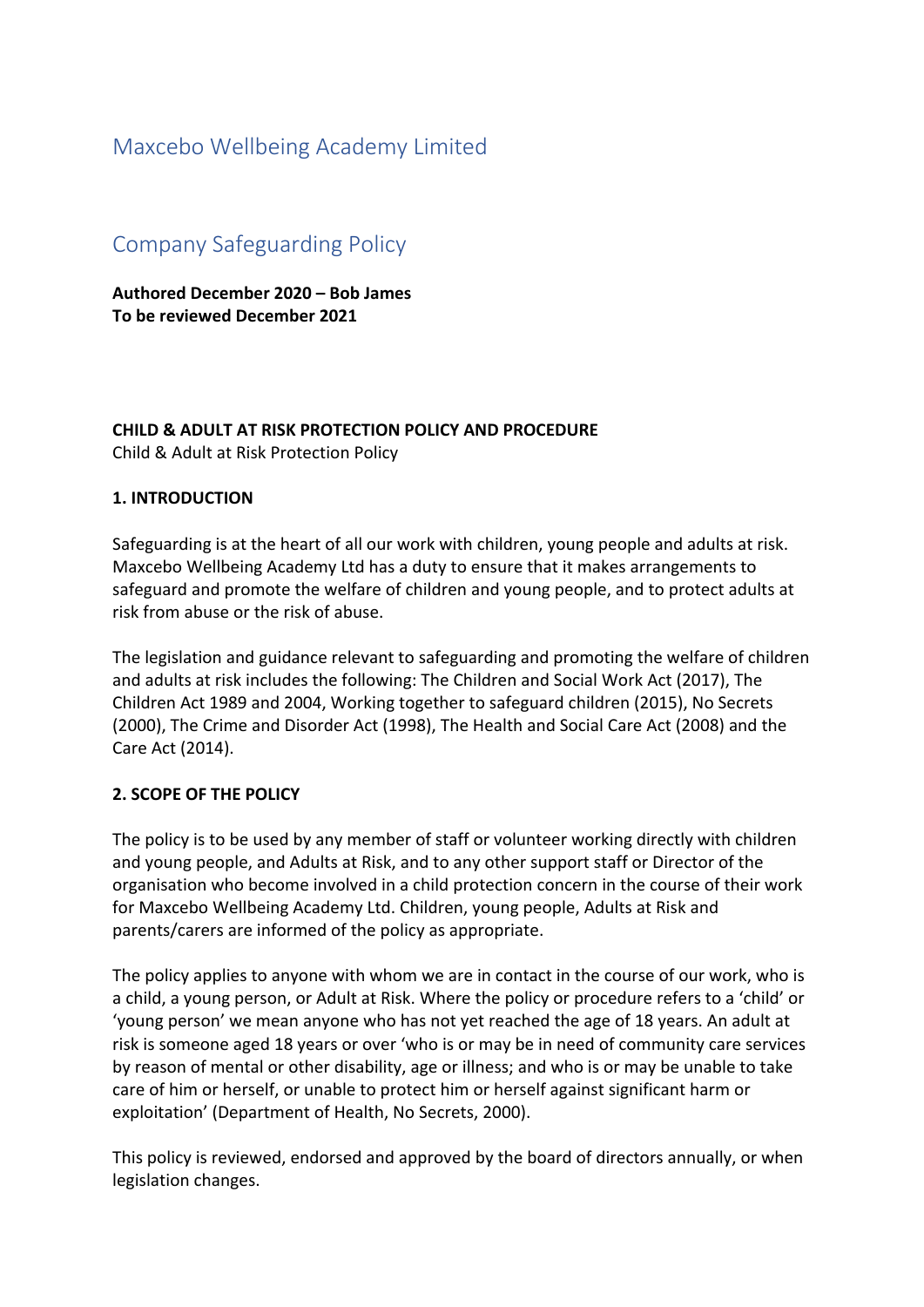## **3. PURPOSE OF THIS POLICY AND PROCEDURE**

This policy and procedure set out how Maxcebo Wellbeing Academy Ltd implements safeguarding for children, young people, and Adults at Risk with whom they come into contact in the course of their work.

Maxcebo Wellbeing Academy Ltd is committed to devising and implementing policies so that everyone within the organisation accepts their responsibilities for safeguarding children, young people and Adults at Risk from abuse and neglect. This means following procedures to protect them and reporting any concerns about their welfare to the appropriate authorities.

This policy and procedure helps us to achieve this by:

Supporting us to safeguard children, young people and Adults at Risk in practice, by defining abuse and informing us what to do

Ensuring we all work to the same policy and procedure

Making sure we are accountable for what we do

Being clear what roles and responsibilities, we all have in safeguarding

Saying what staff can expect from the organisation to help them work effectively

This policy is informed by and supports our organisational purpose and is how we comply with local Safeguarding Children and Adults at Risk policies and procedures in the areas where we operate.

#### **4. Who is a Child, Young Person, Adult at Risk?**

#### **Child/Young Person**

A child or young person means someone who is under 18 years of age, that is, has not reached their 18<sup>th</sup> birthday.

For Maxcebo Wellbeing Academy Ltd, this could refer to the child/young person we are working with directly, or the child of one of these young persons, or of another person, with whom we are in contact in the course of our work.

When concerns are raised about the child of a service user (child or vulnerable adult), the needs of the youngest takes precedence.

#### **Adult at Risk**

This policy applies to any 'Adult at Risk', defined by the following:

Any person aged eighteen or over who –

· Is or may be in need of community care services by reason of mental or other disability, age or illness; and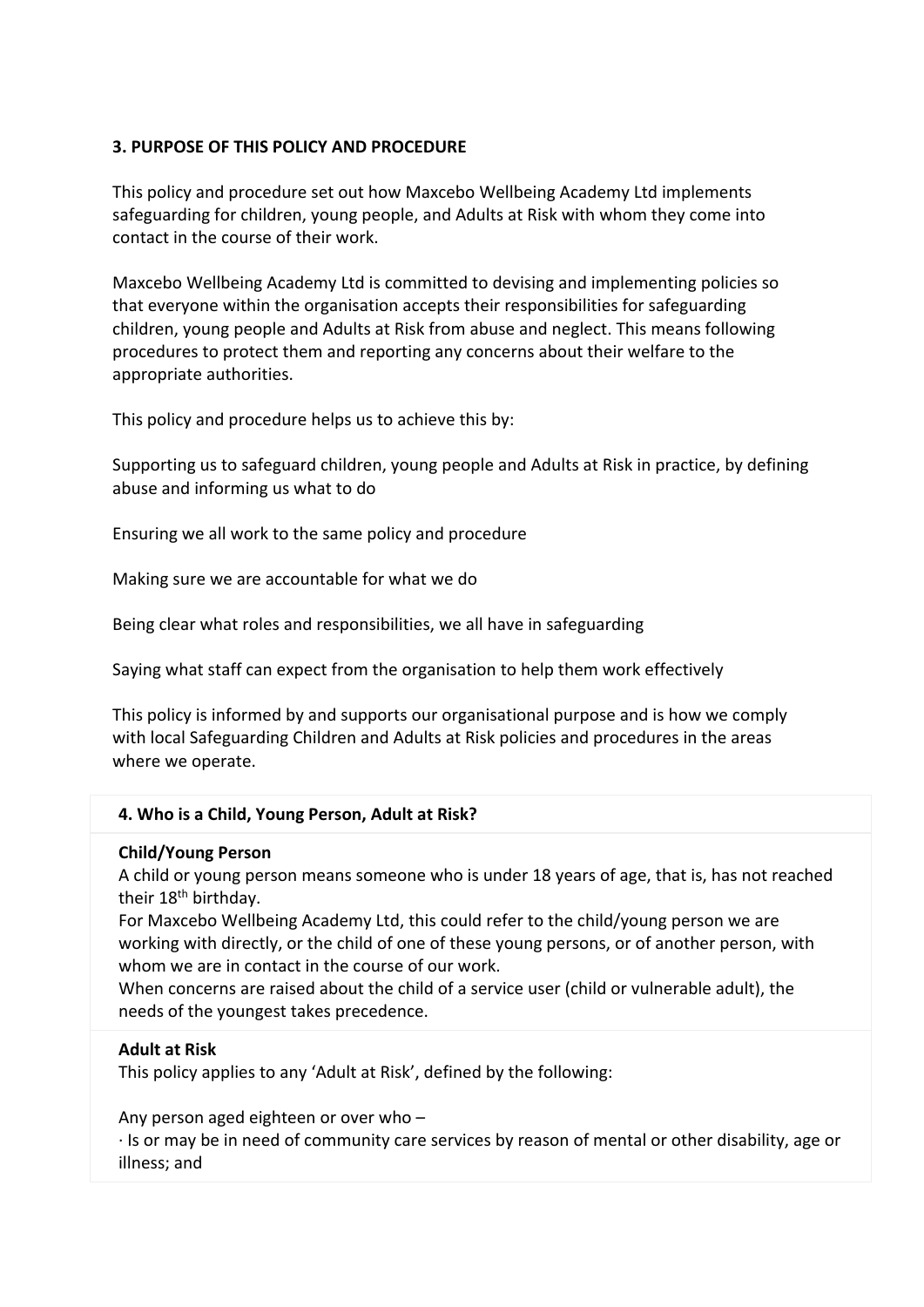· Is or may be unable to take care of him or herself, or unable to protect him or herself against significant harm or exploitation.

Maxcebo Wellbeing Academy Ltd will sometimes be working with an Adult at Risk where a child/young person has reached 18 years and support is continuing, usually short term, or where a former service user has joined our youth participation project. Also, Maxcebo Wellbeing Academy Ltd will come across adults at risk in the course of their work with families. There may be occasions when we come across adults at risk within the household of or associating with a child/young person or parent we are working with and we will adopt the Think Family approach, working with adult agencies to meet their needs.

In all instances, our approach to safeguarding Adults at Risk we are in contact with follows the same principles, and safeguarding processes as we do for safeguarding children.

## **5. OBJECTIVES OF POLICY**

We will achieve the outcome by having these things in place: Safe organisational ethos Safe environment Safe processes for working with service users Safe collection and use of information, and ways of communicating Safe staff

#### **PRINCIPLES**

In support of these objectives, we are committed to the following principle:

#### **TO ACHIEVE A SAFE ETHOS, WE WILL**

Work to support the organisational purpose which is to reach out to, and seek to protect, children and young people who are at risk

Promote the safety of children, young people and adults at risk in all our work, both directly and indirectly through our partnership and campaigning work

Support the spirit and practice of Maxcebo Wellbeing Academy Ltd's safeguarding ethos in all that we personally do

Have in place quality assurance processes that help us to ensure we are all safeguarding in practice

Treat all children, young people and adults fairly in being able to access services which meet their needs, regardless of gender, ethnicity, disability, sexual orientation or beliefs

#### **TO ACHIEVE A SAFE ENVIRONMENT, WE WILL**

Ensure the welfare and safety of children, young people and Adults at Risk is paramount in all our activities

Listen to service users and take account of what they tell us in making decisions about them Take all reasonable steps to protect service users from harm, discrimination, and degrading treatment

Practice with respect for children's rights, wishes and feelings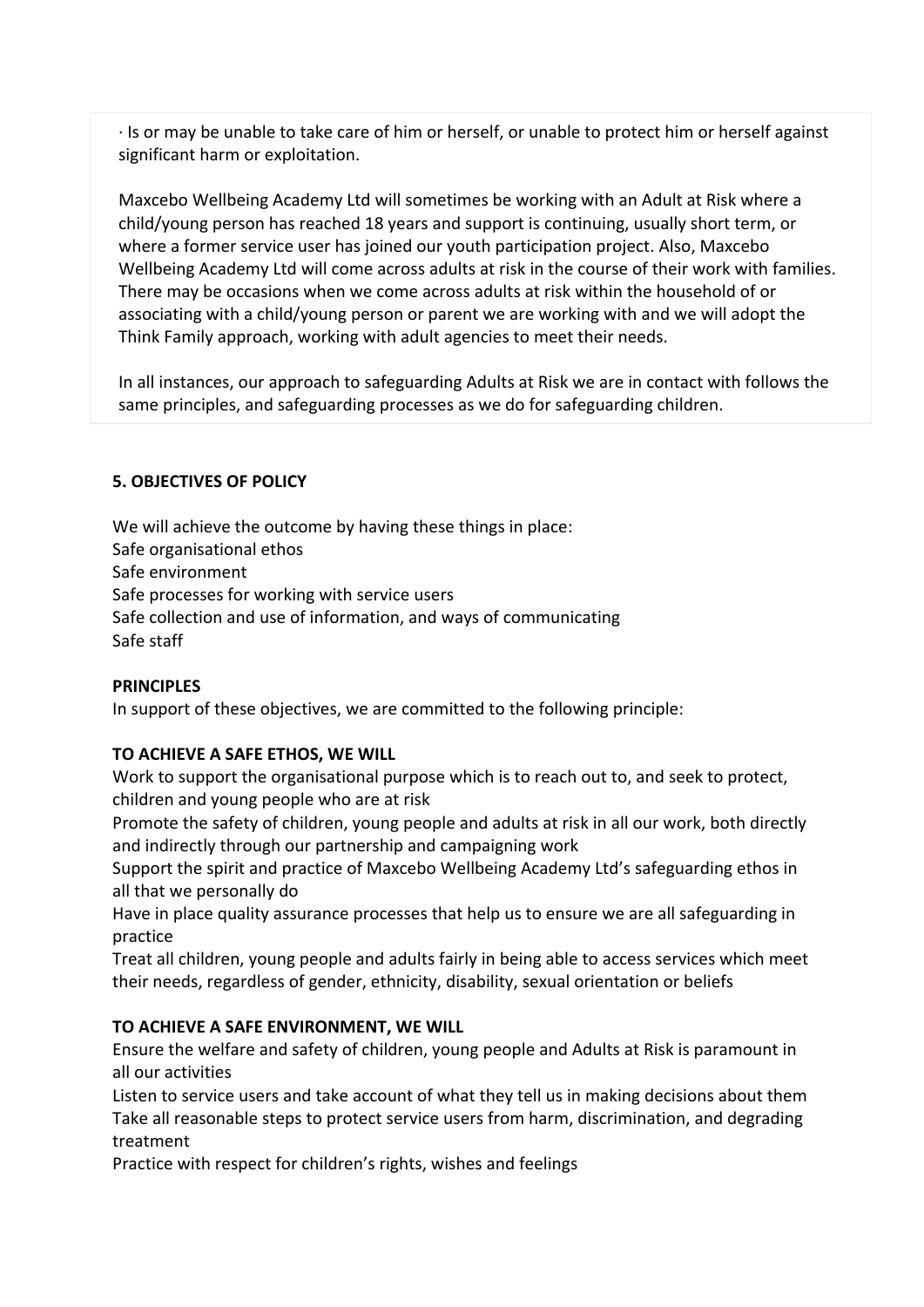Regularly assess and review safety risks which arise from premises, activities, equipment and travel arrangements, as outlined in the organisation's Health and Safety Policy

## **TO ACHIEVE SAFE PROCESSES, WE WILL**

Take all suspicions and allegations of abuse, from inside or outside the organisation, seriously, and respond to them promptly and appropriately

Be clear about everyone's roles and responsibilities

Implement safeguarding procedures that are compliant with the expectations of the safeguarding arrangements in the areas where we operate

Have in place clear arrangements for how we would respond to concerns about how we implement safeguarding in practice within the organisation

## **TO ACHIEVE SAFE INFORMATION, WE WILL**

Be clear with service users how the things they tell us will be used Publish our Safeguarding policy on our website

Communicate promptly and clearly within Maxcebo Wellbeing Academy Ltd and with external agencies, and follow the requirements of information sharing protocols in the localities in which we operate

Keep good records of our work with service users and also of our management of staff's work

Hold service users' information with care, and use it for agreed purposes only

# **TO ACHIEVE SAFE STAFF, WE WILL**

Recruit trustees, staff and volunteers with regard to their suitability for work with children, including use of enhanced Disclosure and Barring Service checks

Provide trustees, staff and volunteers with guidance and training in their safeguarding role, and ensure they have access to our policies and procedures

Make sure everyone has access to advice on safeguarding at all times in the course of their work

Be clear with everyone what their individual role and responsibility is in safeguarding Support staff and volunteers to carry out their job with appropriate supervision

# **6. What is Child Abuse or Neglect?**

Abuse and neglect are forms of maltreatment of a child. Somebody may abuse or neglect a child by inflicting harm, or by failing to act to prevent harm. Abuse means a child's rights and needs are not being met as defined in The Children's Act 2004 and the United Nations Convention on the Rights of the Child (1989). Children may be abused in a family or in an institutional or community setting; by those known to them or, more rarely, by a stranger. Abuse may occur through the actions of an adult or adults, or another child or children.

Where a child is disabled, injuries or behavioural symptoms may mistakenly be attributed to his/her disability rather than the abuse. Similarly, where a child is black or from a minority ethnic group, aggressive behaviour, emotional and behavioural problems and educational difficulties may be wrongly attributed to racial stereotypes, rather than abuse. Cultural and religious beliefs should not be used to justify hurting a child. Safeguards for all children and young people are the same regardless of disability or ethnicity.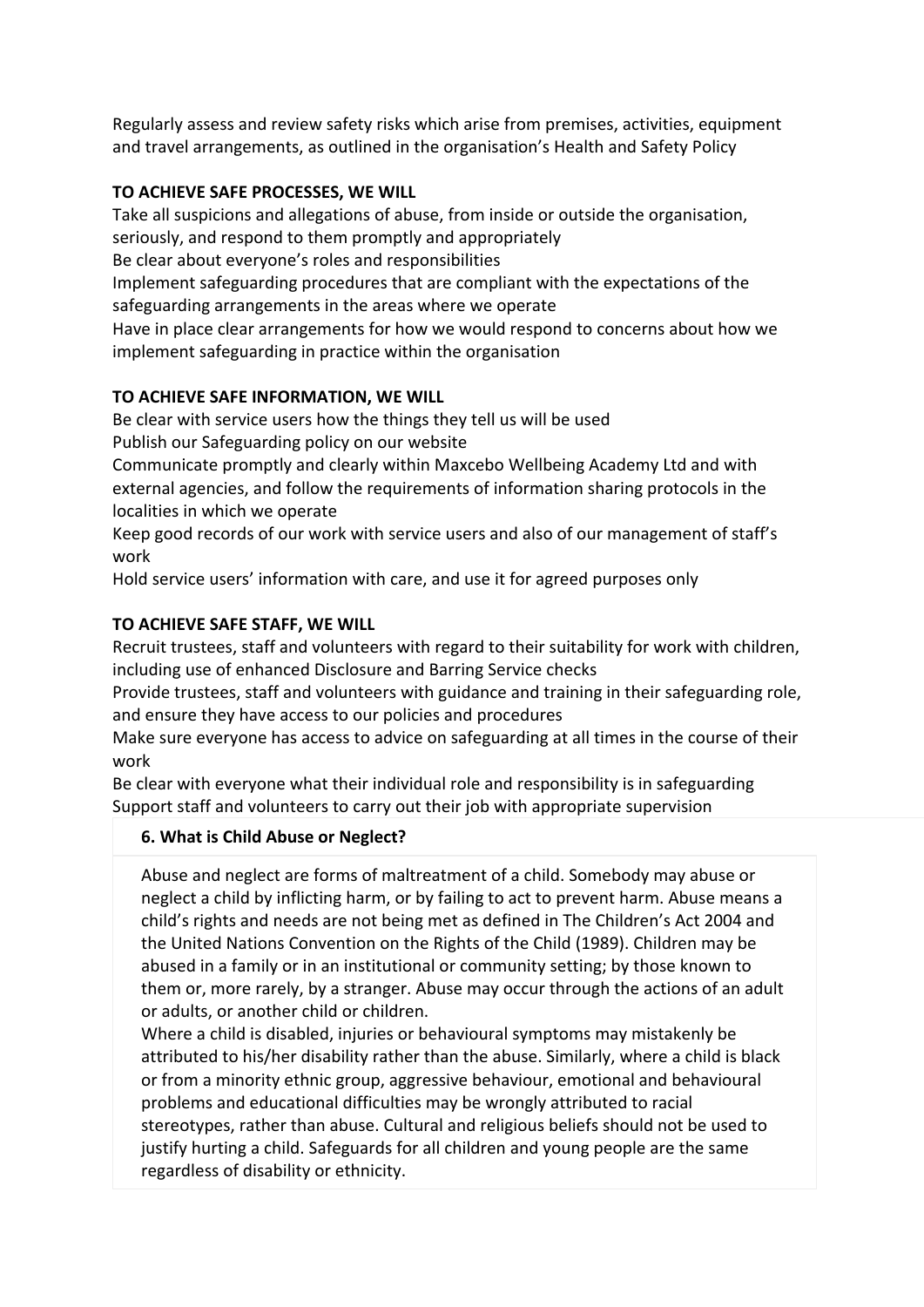#### **Physical Abuse**

Physical abuse may involve hitting, shaking, throwing, poisoning, burning or scalding, drowning, suffocating, or otherwise causing physical harm to a child. Physical harm may also be caused when a parent or carer fabricates the symptoms of, or deliberately induces or causes ill health to a child whom they are looking after. This situation is called Induced Fabrication Illness by a Carer (formerly known as Munchausen's by proxy).

#### **Emotional Abuse**

Emotional abuse is the persistent emotional maltreatment of a child such as to cause severe and persistent adverse effects on the child's emotional development. It may involve conveying to children that they are worthless or unloved, inadequate, or valued only insofar as they meet the needs of another person. It may feature age or developmentally inappropriate expectations being imposed on children. It may involve causing children frequently to feel frightened or in danger, or the exploitation or corruption of children. Witnessing the harm of another person, such as in the case of domestic violence, is a form of emotional abuse. Some level of emotional abuse is involved in all types of ill treatment of a child, though it may occur alone.

#### **Sexual Abuse & Sexual Exploitation**

Sexual abuse involves forcing or enticing a child or young person to take part in sexual activities, including sexual exploitation, whether or not the child is aware of what is happening, and whether it is for money or reward or not. The activities may involve physical contact, including penetrative contact (e.g. rape and buggery) or non-penetrative acts. They may include non-contact activities, such as involving children in seeing or receiving or sending sexually suggestive emails or textmessages, or inappropriate behaviour in Internet chat rooms, involving children looking at, or in the production of, pornographic material of watching sexual activities, or encouraging children to behave in sexually inappropriate ways.

#### **Neglect**

Neglect is the persistent failure to meet a child's basic physical and/or psychological needs, likely to result in the serious impairment of the child's health or development. Neglect may occur as a result of maternal substance abuse during pregnancy. Once a child is born, neglect may involve a parent or carer failing to provide adequate food, shelter and clothing, failing to protect a child from physical harm or danger, failure to ensure adequate supervision including the use of inadequate care-givers, or the failure to ensure access to appropriate medical care or treatment. It may also include neglect of, or unresponsiveness to, a child's basic emotional needs.

#### **Abuse of Disabled Children**

Disabled children are at increased risk of abuse and those with multiple disabilities are at even

more significant risk both of abuse and neglect. Parents of disabled children may experience multiple stresses. This group of children may be particularly vulnerable to abuse for a number of reasons including:

· Having fewer social contacts than other children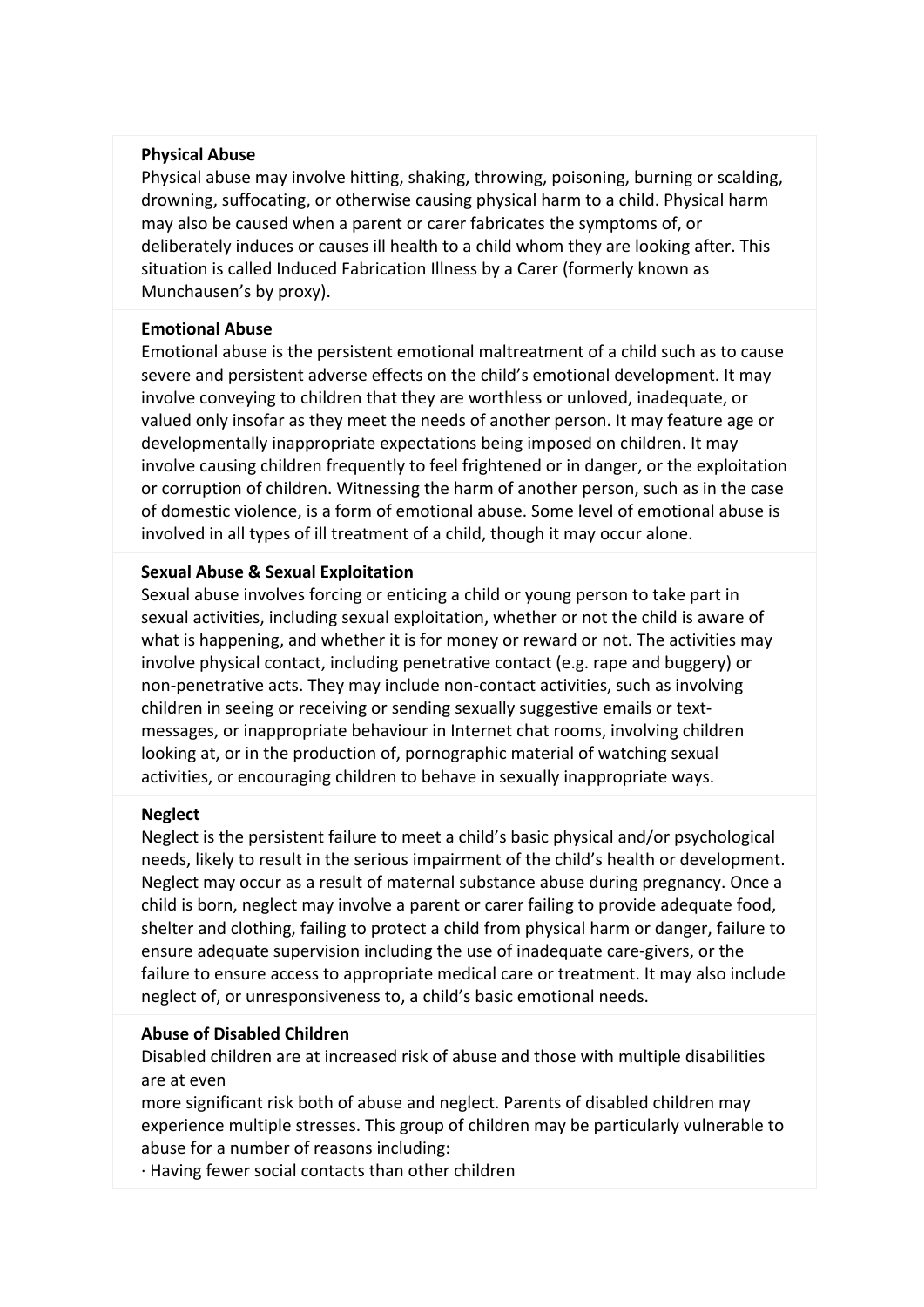· Receiving intimate personal care from a larger number of carers

· Having an impaired capacity to understand what they are experiencing is abuse or to challenge the abuser

· Having communication difficulties resulting in difficulties in telling people what is happening

- · Being reluctant to complain for fear of losing services
- · Being particularly vulnerable to bullying or intimidation
- · Being more vulnerable to abuse by peers than other children

## **Disability is defined as:**

· A major physical impairment, severe illness and/or a moderate to severe learning difficulty

· An ongoing high level of dependency on others for personal care and the meeting of other basic needs

#### **Bullying**

Bullying may be defined as deliberately hurtful behaviour, usually repeated over a period of time, where it is difficult for those bullied to defend themselves. It can take many forms, but the three main types are physical (e.g. hitting, kicking, theft), verbal (e.g. racist or homophobic remarks, threats, name calling) and emotional (e.g. isolating an individual from the activities and social acceptance of their peer group). There is increasing use of new technologies as a tool for bullying and such incidents should be taken seriously.

## **Self-Harming Behaviour**

Children and young people who harm or attempt to harm themselves should be taken seriously. The self-harming behaviour in itself may cause impairment of the child's health or development and in some circumstances present significant harm or the risk of significant harm.

Self-harming behaviour may also arise alongside eating disorders and/or drug misuse.

## **Female Genital Mutilation (FGM)**

Female genital mutilation is a collective term for procedures that include the removal of part or all of the external female genitalia for cultural or other non-therapeutic reasons. The practice is medically unnecessary, extremely painful and has serious physical and mental health consequences both at the time and in later life. The procedure is typically performed on girls of 4 – 13 years but may be performed on new born babies or on young women. FGM can result in death.

FGM is a criminal offence (Prohibition of Female Circumcision Act 2003). Under the act it is an offence to arrange, procure, aid or abet female genital mutilation. Parents/carers may be liable under this act. It is also an offence to allow the procedure to be undertaken in another country. Where agencies become aware that a girl is at risk of FGM a referral should be made to Children's Social Care

#### **Domestic Violence as Abuse**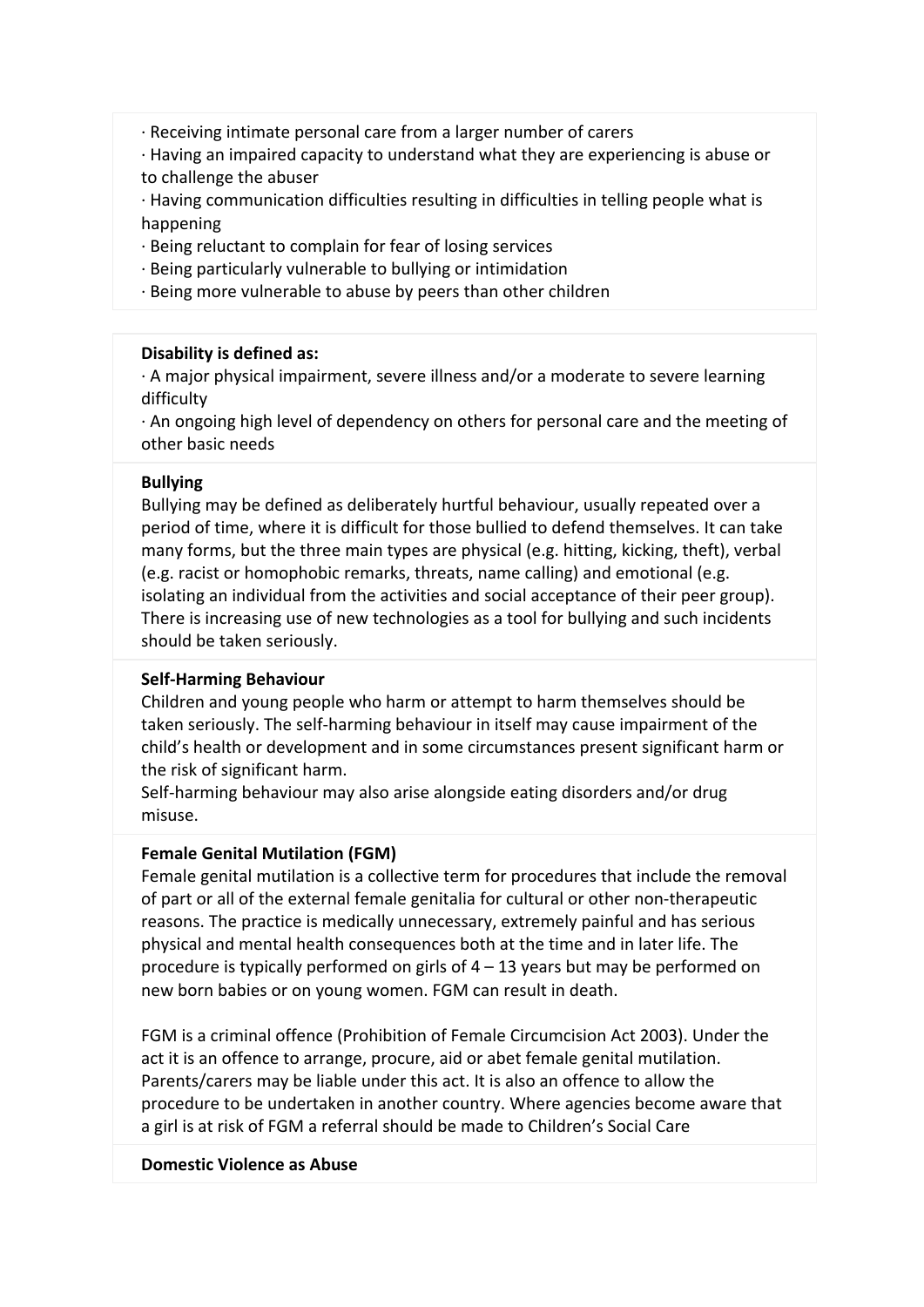Domestic Violence is defined by the Home Office as: 'Any incident of threatening behaviour, violence or abuse (psychological, physical, sexual, financial or emotional) between adults who are or have been intimate partners or family members, regardless of gender or sexuality. This includes issues of concern to black and minority ethnic (BME) communities such as so called 'honour killings'.'

The term domestic violence is used to include any form of physical, sexual or emotional abuse between people in a close relationship. It can take a number of forms such as physical assault, sexual abuse, rape, threats and intimidation. It may be accompanied by other kinds of intimidation such as degradation, mental and verbal abuse, humiliation, deprivation, systematic criticism and belittling. The term domestic violence includes the term domestic abuse.

#### **Forced Marriage**

A forced marriage is one that is conducted without the full consent of both parties and where duress is a factor. Forced marriage can amount to sexual and emotional abuse and put children or adults at risk of physical abuse. In circumstances where there are concerns that someone is at imminent risk of a forced marriage urgent referrals should be made to Children's Adults' Social Care. In the case of a young person at risk of forced marriage it is likely that an initial discussion with the parent, carer or other community member may significantly increase the level of risk to the young person.

#### **Internet Harm**

Sexual exploitation (see above) also includes non-contact activities, such as involving children in seeing or receiving or sending sexually suggestive emails or textmessages, or inappropriate behaviour in Internet chat rooms, involving children looking at, or in the production of, pornographic material of watching sexual activities, or encouraging children to behave in sexually inappropriate ways.

#### **Trafficking**

Children can be trafficked into, within and out of UK for many reasons and all different types of exploitation. Trafficking is a form of child abuse and needs an appropriate safeguarding response. Any child who is recruited, transported, transferred, harboured or received for exploitative reasons is considered to be a victim of trafficking, whether or not they have been forced or deceived. This is because it is not considered possible for children in this situation to give informed consent.

Even when a child understands what has happened, they may still appear to submit willingly to what they believe to be the will of their parents or accompanying adult. It is important these children are protected too.

Children are trafficked for many reasons, including sexual exploitation, domestic servitude, labour, benefit fraud, forced marriage, begging and involvement in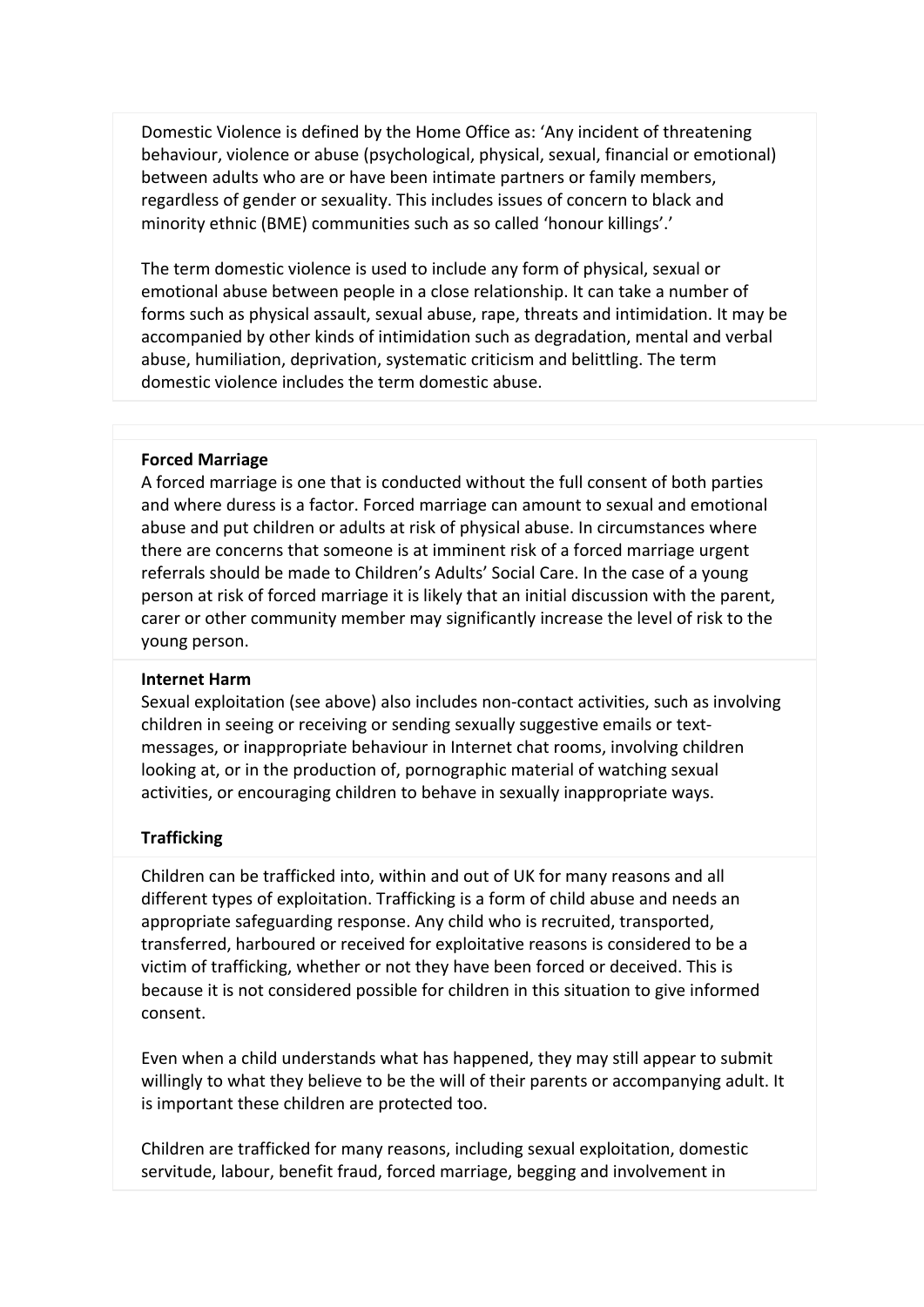criminal activity such as pick pocketing, theft and working on cannabis farms. They are likely to be subjected to other forms of abuse, as a means of coercing and controlling them.

Trafficking is carried out by individual adults and organised crime groups.

Sexual activity with child/young person under the age of 18 or living away from home Consensual sexual activity involving a young person under 18 years is not always abusive, but it may be. A child's or young person's ability to consent can be impaired due to lack of freedom, capacity or choice; for example, because of an age/power imbalance; because it is leading into sexual exploitation; because one person is in a position of trust with the other (e.g. a teacher); where one person is vulnerable because of disability or capacity; where the child/young person is in the care of another away from home. No child under the age of 13 or under is able to consent to any sexual activity according to the Sexual Offences Act (2003).

## **Child Criminal Exploitation**

Child Criminal Exploitation is common in 'county lines' and occurs where an individual or group takes advantage of an imbalance of power to coerce, control, manipulate or deceive a child or young person under the age of 18. The victim may have been criminally exploited even if the activity appears consensual. Child Criminal Exploitation does not always involve physical contact; it can also occur through the use of technology. Criminal exploitation of children is broader than just county lines and includes for instance children forced to work on cannabis farms or to commit theft.

## **7. WHAT IS ABUSE OF AN ADULT AT RISK?**

Abuse is a violation of a person's rights or dignity by someone else. It can be done by anyone including relatives and family members, professional staff, paid care workers, volunteers, other users of services, neighbours, friends and associates or strangers. There are many kinds of abuse including:

#### **PHYSICAL**

This could be hitting, slapping, pushing and kicking.

#### **SEXUAL**

This includes rape and sexual assault or sexual acts to which the adult at risk: has not consented could not consent was pressured into consenting

#### **EMOTIONAL/PSYCHOLOGICAL**

This could be: emotional abuse threats of harm or abandonment depriving the person of contact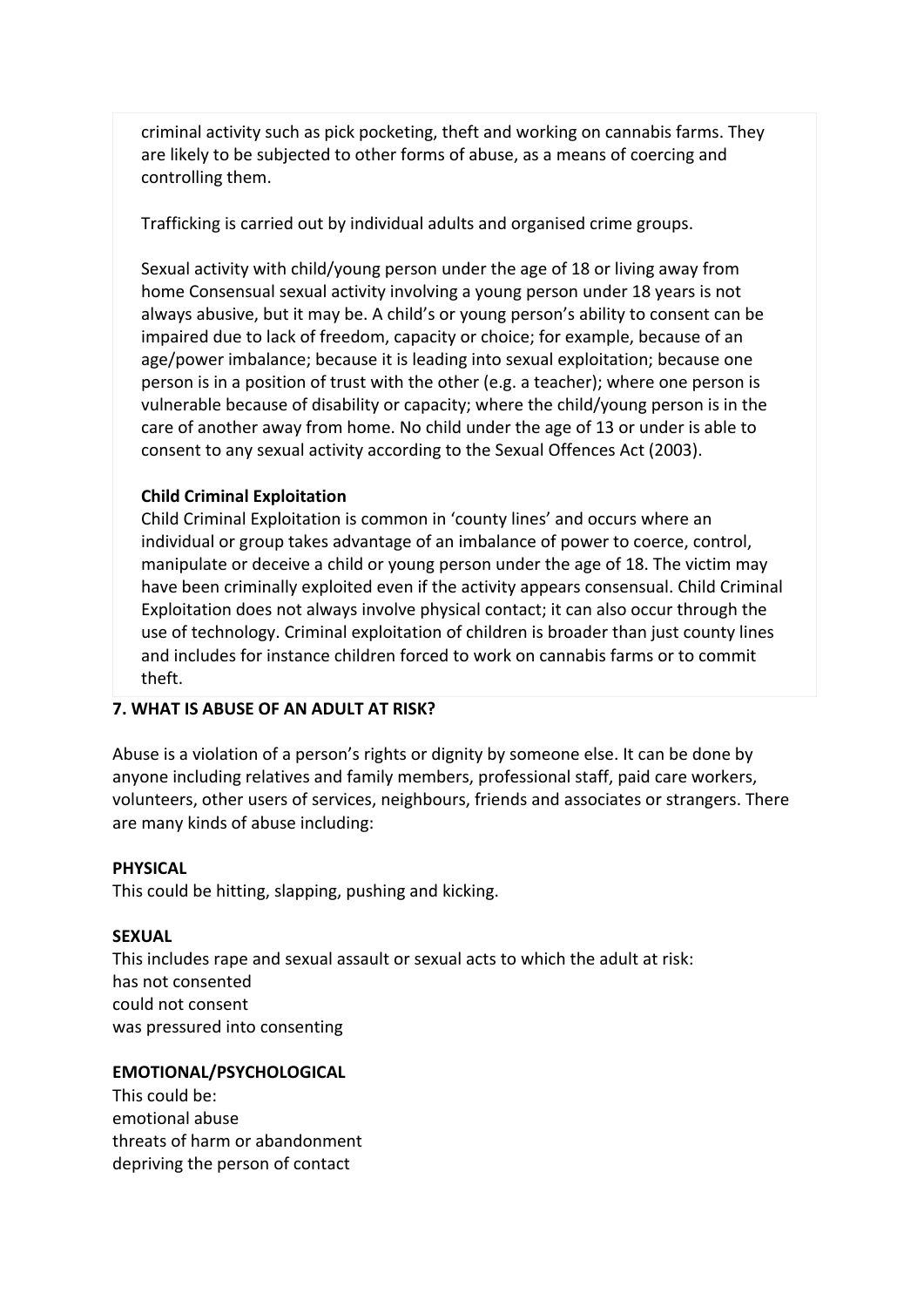humiliating blaming controlling intimidating coercing harassing verbally abusing isolating withdrawing a person from services or support networks

#### **FINANCIAL OR MATERIAL**

This includes: theft fraud exploitation pressure in connection with wills, property, inheritance or financial transactions misusing or misappropriating property, possessions or benefits

## **NEGLECT OR ACTS OF OMISSION**

This includes: ignoring medical or physical care needs failing to provide access to appropriate health care, social care or education services misusing medication inadequate nutrition or heating

## **DISCRIMINATORY**

This includes: racist behaviour sexist behaviour harassment based on a person's ethnicity, race, culture, sexual orientation, age or disability other forms of harassment, slurs or similar treatment

## **Procedure for Making a Child Protection Referral**

# **Step One** A child/young person makes an allegation or raises concerns about abuse, or your assessment of the level of risk to a child changes Or An allegation or concern is raised by someone about a child/young person Listen to the concern  $-$  do not ask detailed questions at this stage Believe the child/young person Reassure them they have done the right thing by telling Explain what you will need to do with the information, who you will tell, who you won't tell, when you will tell, what might happen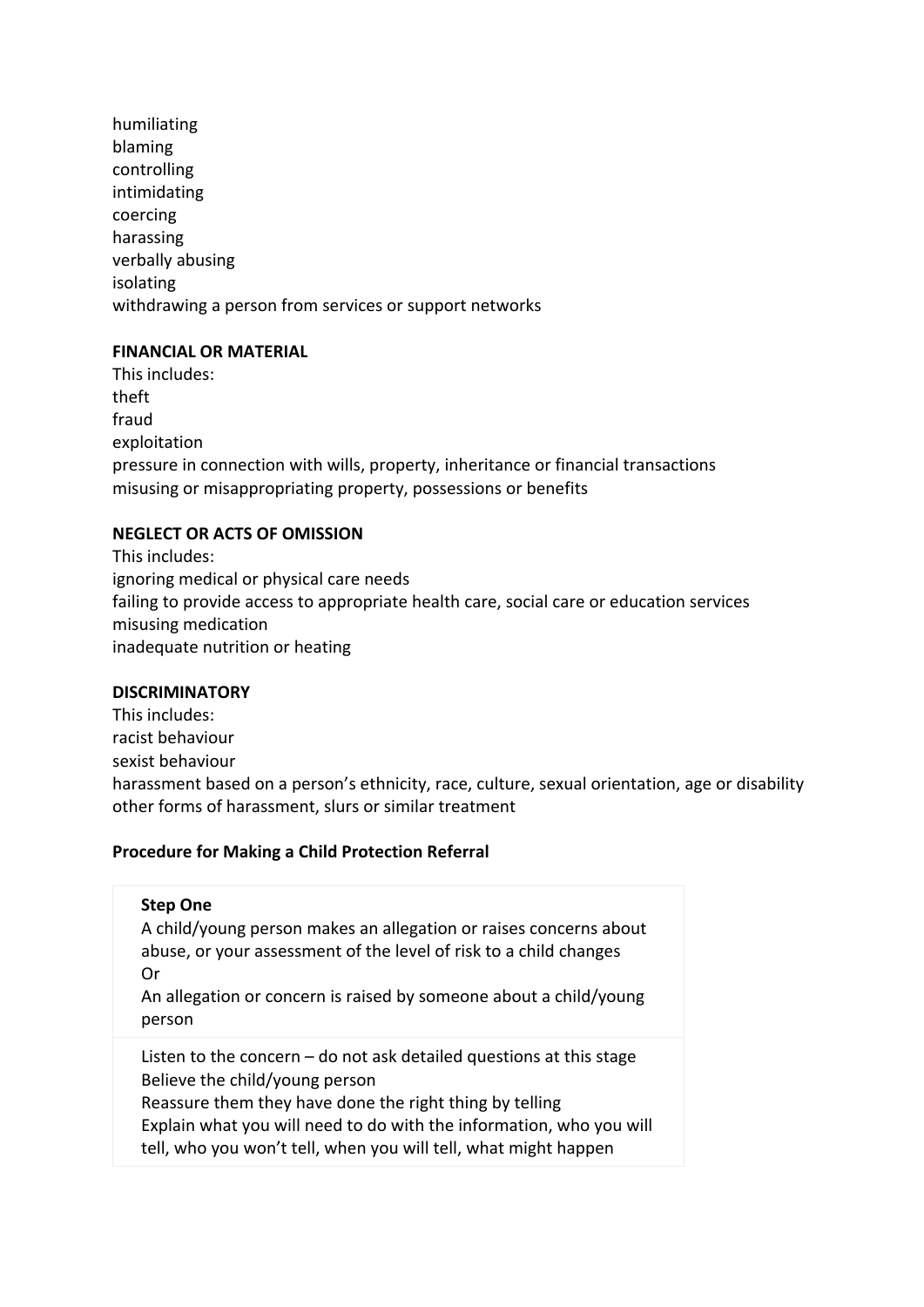| Is the child/young person under 18 years of age?                                                                                                                                                                                                                                                                                                                                                                                                                                                                           |                                                                                      |  |
|----------------------------------------------------------------------------------------------------------------------------------------------------------------------------------------------------------------------------------------------------------------------------------------------------------------------------------------------------------------------------------------------------------------------------------------------------------------------------------------------------------------------------|--------------------------------------------------------------------------------------|--|
| Yes                                                                                                                                                                                                                                                                                                                                                                                                                                                                                                                        | <b>No</b>                                                                            |  |
| Follow this safeguarding procedure for a child/young person under<br>18 years                                                                                                                                                                                                                                                                                                                                                                                                                                              | Refer to the<br>separate<br>safeguarding<br>procedure for an<br><b>Adult at Risk</b> |  |
| <b>Step Two</b><br>Make an immediate record of the concern or allegation, include<br>details of the referrer, any<br>alleged victim, any alleged perpetrator/s, date and time, how<br>received ('phone, text, email, letter, in person)                                                                                                                                                                                                                                                                                    |                                                                                      |  |
| <b>Step Three</b><br>Discuss what immediate action to take with the Designated<br>Safeguarding Lead, or a colleague, if s/he is not immediately<br>available, then proceed to Step Four                                                                                                                                                                                                                                                                                                                                    |                                                                                      |  |
| <b>Step Four</b><br>You, or the Designated Safeguarding Lead, will talk the referral<br>through with:<br>Duty Officer within Children's Social Care or child/young person's<br>own social worker (if a Child in Need or Looked After)<br>Follow up by emailing all details (see form SG1 - Appendix 1 for<br>requirements) to the agreed social care officer recipient within 48<br>hrs of referral<br>SG1 must state which Maxcebo Academy officer, and which<br>Children's Social Care officer, have agreed the referral |                                                                                      |  |
| <b>Step Five</b><br>Check that all actions have been taken<br>Record and sign all discussions and actions taken on the file,<br>including the SG1 copy                                                                                                                                                                                                                                                                                                                                                                     |                                                                                      |  |

## **8. PROCEDURE FOR SUPPORTING A CHILD OR ADULT AT RISK INVESTIGATION OR PLAN**

This process applies where Children's Social Care or Adult Social Care is investigating an allegation or concern under safeguarding procedures for a child, young person or adult at risk, and Maxcebo Wellbeing Academy Ltd has been or is involved as a referrer, or the subject of the referral is known to us.

It is not the referral procedure for a safeguarding concern or allegation – see above Steps One through Five

Procedure for Supporting a Safeguarding Investigation, or Plan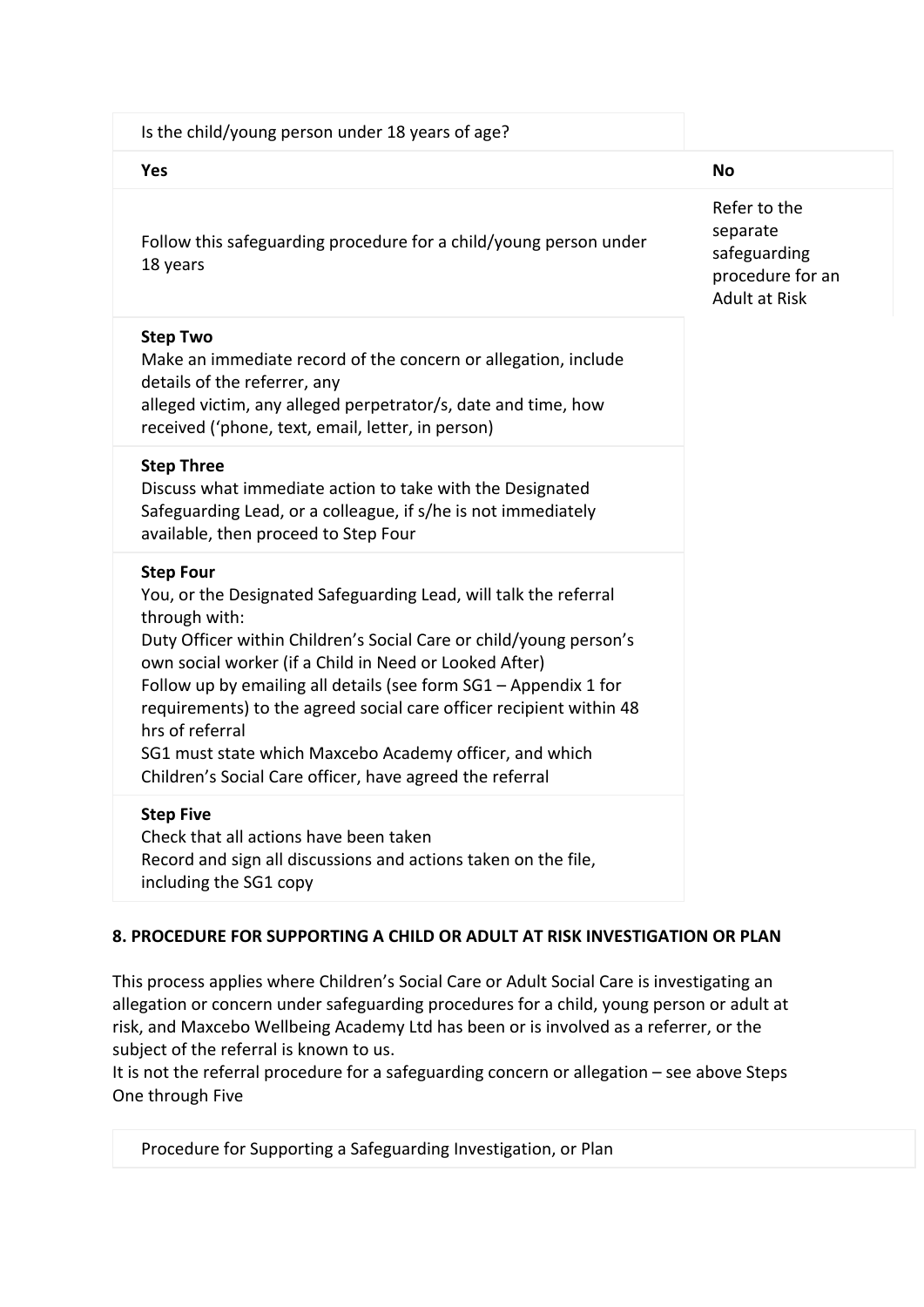#### **Step Seven**

You have followed the procedure for making a safeguarding referral Or You are working with a child/young person/adult at risk subject to a safeguarding investigation or plan,

Discuss and agree what concerns Safe & Sound has about the child, young person, adult at risk with your line manager

#### ↓

#### **Step Eight**

Respond to requests for reports or information from the relevant authorities Log all requests and responses on the file

↓

#### **Step Nine**

Attend strategy, core group meetings when requested

#### ↓

**Yes**

consider if there

#### **Step Ten**

Are you continuing to work with the child/young person/adult at risk?

The worker and line manager will agree the work to be carried out and will monitor and review the level of risk the child, young person, adult at risk carries. Any change in risk

assessment should lead Maxcebo Wellbeing Academy Ltd to

# **No**

## Record the outcome of any strategy/core group discussions and decisions about the child/young person/Adult at Risk and pass to the Designated Safeguarding Lead to confirm that there is no further action required by Maxcebo Wellbeing Academy Ltd.

At all times Maxcebo Wellbeing Academy Ltd officers should know whether any children, young people, or

adult at risk on their staff or volunteers' caseloads are subject to a safeguarding investigation or plan, and who they are

#### **9. ADULT AT RISK PROTECTION REFERRAL PROCEDURE**

is a need for a further safeguarding referral

#### **Step One**

An Adult at Risk makes an allegation or raises concerns about abuse Or An allegation or concern is raised by someone about an Adult at Risk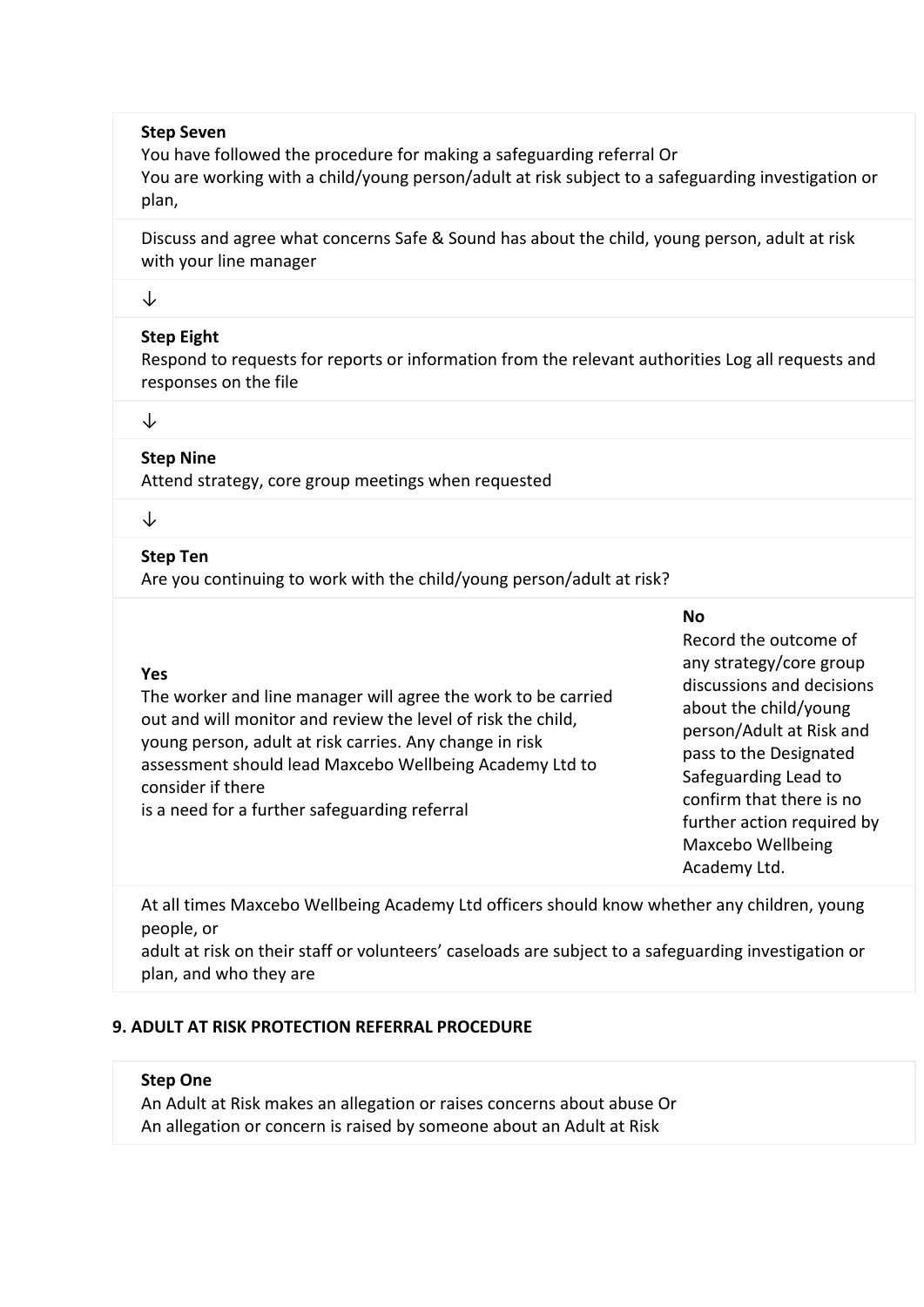Listen to the concern – do not ask detailed questions at this stage. Believe the Adult at Risk & reassure them they have done the right thing by telling

Explain what you will need to do with the information, who you will tell, who you won't tell, when you

will tell, what might happen

#### Is the person over 18 years of age?

| Yes | <b>No</b> |
|-----|-----------|
|     |           |

|                                           | Follow the   |
|-------------------------------------------|--------------|
|                                           | separate     |
| Follow this safeguarding procedure for an | Safeguarding |
| Adult at Risk over 18 years               | Children     |
|                                           | Policy and   |
|                                           | Procedure    |

#### **Step Two**

Check the definition of an Adult at Risk and that this procedure applies Make an immediate record of the concern or allegation, include details of the referrer, any alleged victim, any alleged perpetrator/s, date and time, how received ('phone, text, email, letter, in person)

## **Step Three**

Discuss what immediate action to take with one of the Maxcebo Wellbeing Academy Ltd Designated Safeguarding Lead. If s/he is not immediately available, then discuss with a colleague if possible

#### **Step Four**

You, or the designated manager, will talk the referral through with: Call the Duty Officer within Adults Social Care.

Follow up by emailing all details (see form SG1 – Appendix 1 for requirements) to the agreed recipient within 48 hours of referral. The form must say which Maxcebo Wellbeing Academy Ltd officer, and which Adult Social Services officer, have agreed the referral

#### **Step Five**

Check that all actions have been taken

Record all discussions and actions taken on the file, including the AP1 Respond to a request to attend a strategy meeting if required

#### **Managing and Resolving Disputes over Agency Responses**

If there is disagreement between Maxcebo Wellbeing Academy Ltd and Social Care or another agency as to the appropriateness of a safeguarding referral, always promptly discuss and agree what to do next with the designated manager or in his/her absence with the Maxcebo Wellbeing Academy Ltd Chief Executive. Follow the relevant Local Safeguarding Children Board's guidance for resolving differences in professional opinion and their escalation policy and process. Always keep in mind that the child or young person or Adult at Risk's safety and welfare is paramount. All staff and volunteers should clearly log a disagreement or dispute about how a safeguarding concern should be dealt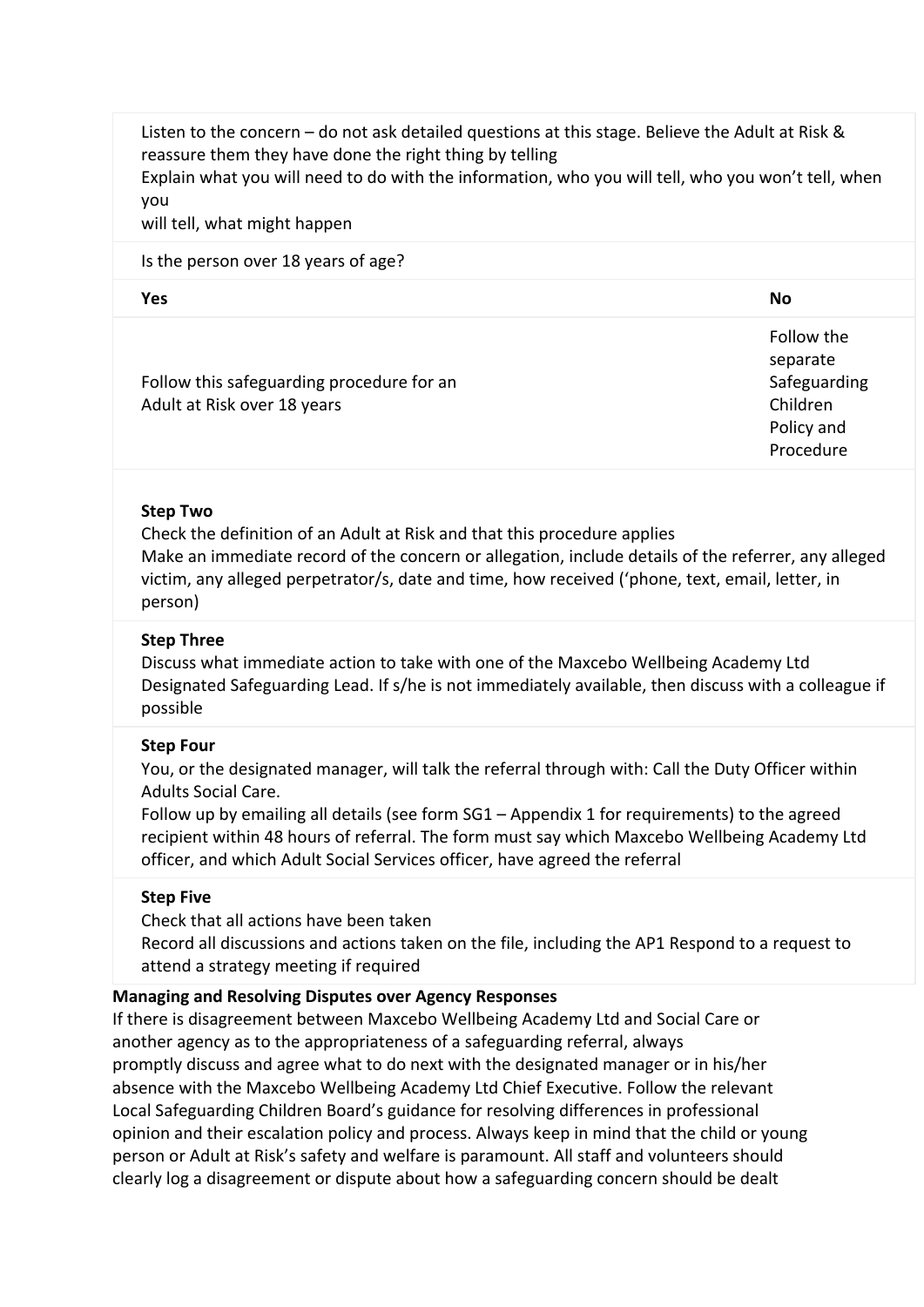with. Where a disputed referral is re-referred, in the belief that this is necessary, the rereferral should always be supported in writing, giving reasons.

## **11. SUPPORTING PROCEDURES & PROCESSES**

The following sections summarise the requirements of supporting policy, practice or procedures; readers should look at the whole policy or procedure for further information.

## **11.1 RECRUITMENT OF DIRECTORS, EMPLOYEES AND VOLUNTEERS TO WORK WITH YOUNG PEOPLE**

This section summarises some aspects of Maxcebo Wellbeing Academy Ltd's Recruitment Procedures. The procedures set out below apply to both paid staff and volunteers, including Directors, and students.

Applicants for both paid and voluntary positions that involve significant access to children and young people or their information will complete an initial application form designed to extract information about their past career, and to disclose any criminal record or other matter that has a bearing on their suitability to work with children. Failure to disclose relevant information will result in disciplinary action and possible dismissal. All Trustees, staff, and volunteers in direct contact with young people, and/or confidential information about them, will be subject to an enhanced DBS check on recruitment.

An enhanced DBS check may be completed by Maxcebo Academy checking/seeing an enhanced check made by the academic body for a student who will be on placement, if carried out as part of their current degree programme.

At least two references will be taken up in relation to Directors, staff and volunteers, including, where possible, at least one concerning previous work with children.

Posts will be subject to satisfactory clearance, and consent will be obtained from applicants to carry out Disclosures through the DBS, or a check through the DBS online portal. Please note, individuals registered on the DBS portal as volunteers, must undergo a new DBS check if they are moving into a paid role. This will help to establish whether applicants have any criminal convictions or other past behaviour that suggests they are unsuitable to work with children. A new DBS will be completed – or online check carried out – every three-years. Where a prospective employee, volunteer or trustee does have a criminal record that does not prevent them from working with children, young people and/or vulnerable adults or acting in their particular role, their prospective line manager will have a discussion with them, and a risk assessment will be carried out to ascertain their suitability for the position for which they are applying. This assessment must be signed off by the CEO. We recognise that the absence of any relevant Disclosure does not guarantee that the

individual is safe to work with children.

In line with the Data Protection Act 1998, all information received in relation to applicants will be kept secure and treated with strict confidentiality.

The Board of Directors recognises that we could take all reasonable steps to assess the suitability of a potential employee or volunteer to work with children, but that these do not guarantee that an individual is safe to work with children and/or vulnerable adults.

Therefore, the Trustees and senior managers will ensure that appropriate management, supervision, and support systems are in place to reduce any risk to vulnerable people.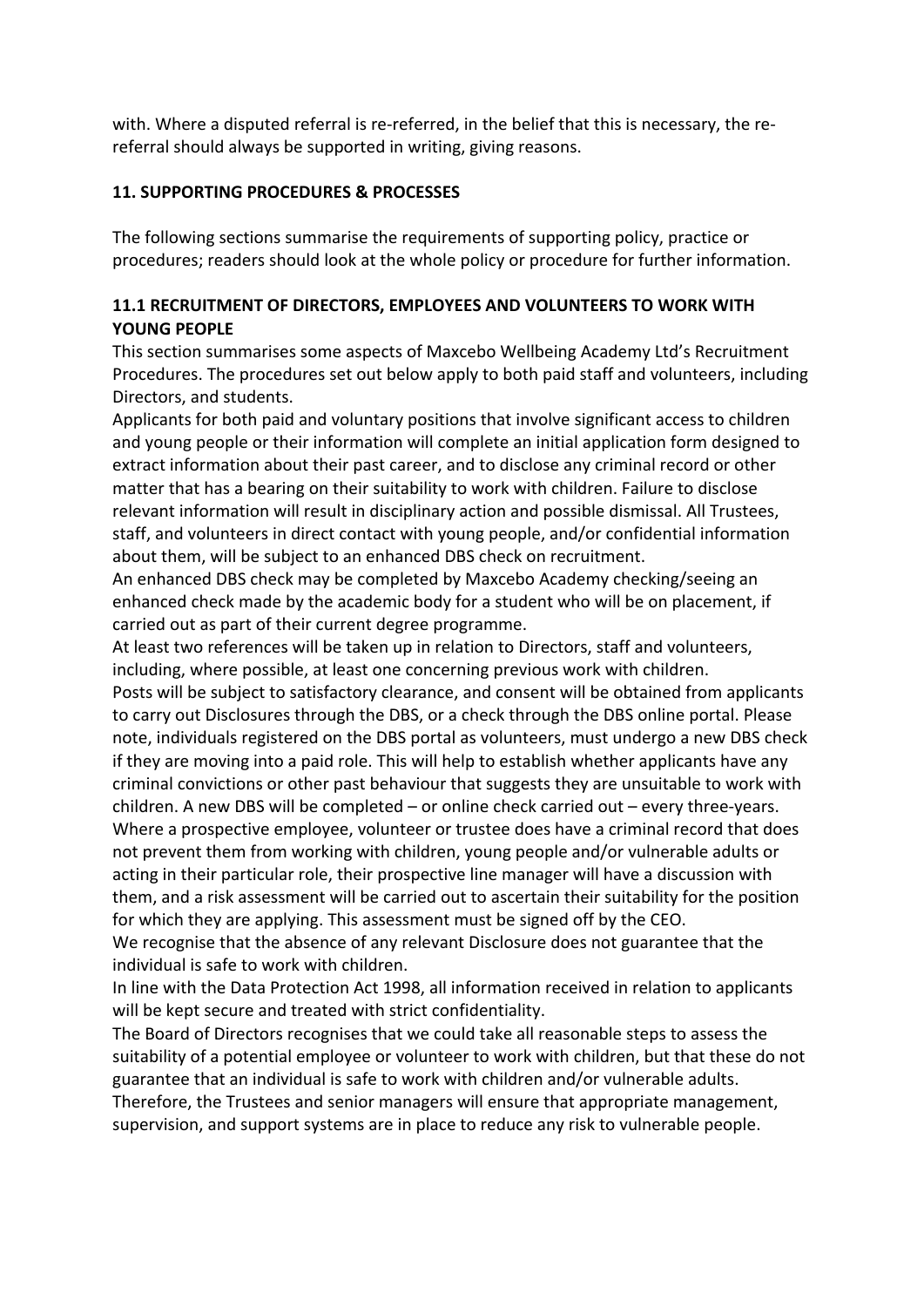After appointment, all staff and volunteers will be inducted and trained in local safeguarding procedures and Maxcebo Wellbeing Academy Ltd policies, and their performance, and their training and development needs will be reviewed regularly by supervising managers.

## **11.2 INFORMATION SHARING POLICY AND PROCEDURE**

This section summarises the relevant requirements of Maxcebo Wellbeing Academy Ltd's Confidentiality and Information Sharing Policy and Procedures.

## Consents to sharing information

Maxcebo Wellbeing Academy Ltd service users usually sign their consent for sharing information early in our contact with them. Service users should always know what we need to do with information they give us, and their wishes about how this is disclosed and used should be taken account of wherever possible, as long as this does not jeopardise their safeguarding, or make us avoid our responsibilities, or adversely affect their welfare.

## **CHILDREN AND YOUNG PEOPLE**

When working with children and young people, Maxcebo Wellbeing Academy Ltd will make it clear to children and young people that they cannot offer unconditional confidentiality. Young people have a right to be informed that their consent to share information will be sought in most cases, as well as the kinds of circumstances when their consent may not be sought, or their refusal to give consent may be overridden. In all cases where practitioners feel that they have to break confidentiality with the child/young person, they must inform the child/young person and reassure them that their best interests will be maintained. If a child/young person does not have sufficient capacity or understanding to consent to sharing information, it should be sought from the parents/carers of the child, except if doing so would increase to risk of harm to the child.

#### **PARENTS/CARERS**

Information shared with safeguarding agencies on a need to know basis is not always appropriate to share with parents and carers, and care should be taken not to share information with parents and carers that is not consented to by the young person, unless not to do so would be inconsistent with their safeguarding and welfare.

#### **ADULTS AT RISK**

Information to be shared should only be that which is relevant to safeguard adults at risk. An adult service user should normally consent to information sharing but this consent may be overridden in certain circumstances, especially when there is a risk of harm, and the adult does not have capacity to understand and consent, or there is crime. Guidance is to be found in the relevant Local Safeguarding Board Adults at Risk procedure.

## **12. ROLES AND RESPONSIBILITIES**

This section describes the general roles and responsibilities held by different positions in the organisation with regard specifically to safeguarding. It does not describe 'what to do' in a particular situation, which will be found in the 'Procedures' section. Nor does it describe all their roles and responsibilities, which are in their job descriptions.

#### **DIRECTORS**

Uphold the safeguarding ethos and purpose of the organisation Have a director with lead responsibility for safeguarding Agree safeguarding policies and procedures and review these annually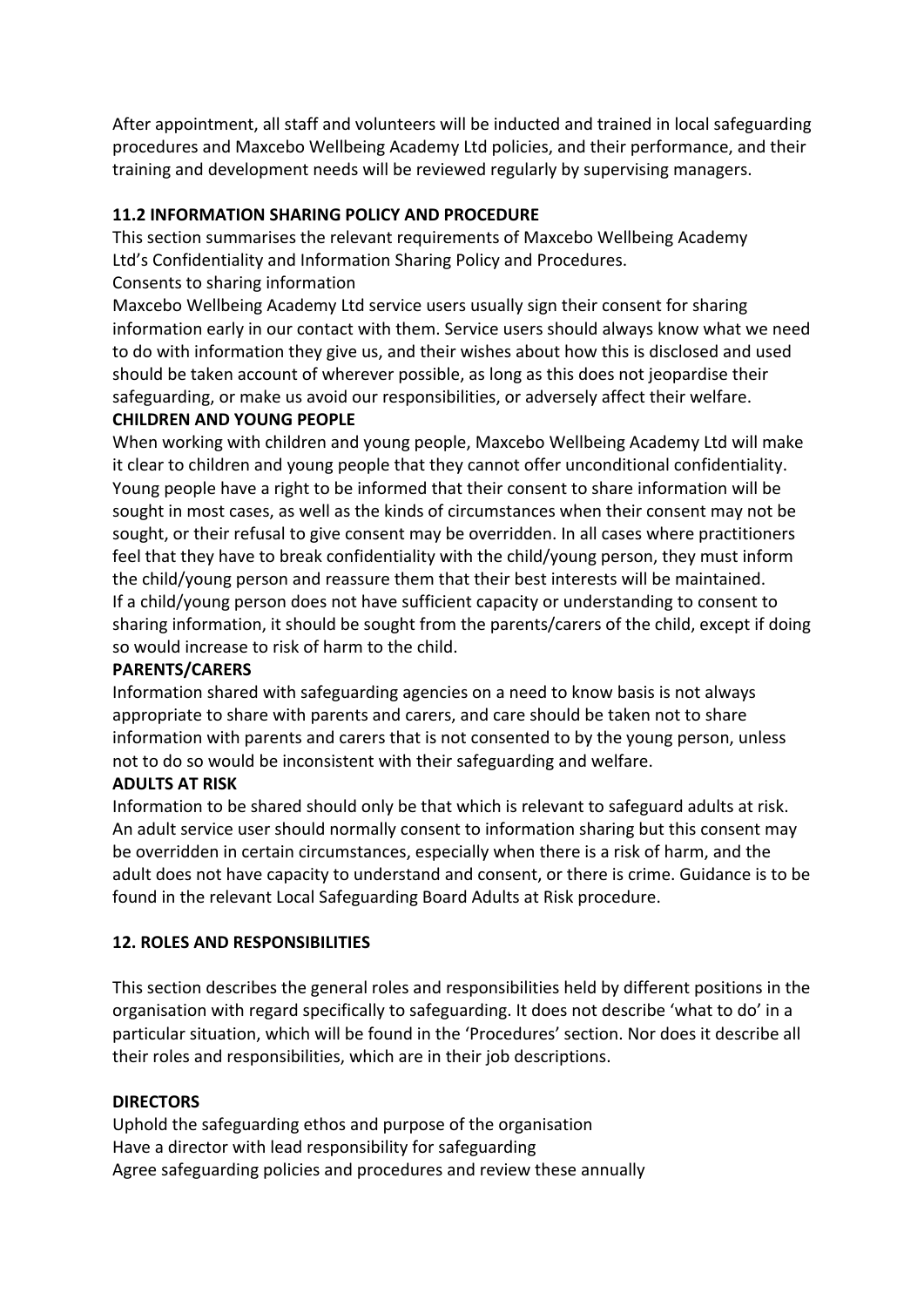Satisfy themselves that policies and procedures are carried out Include safeguarding as a standing item at full board meetings Actively involve the designated manager to set the safeguarding procedure in train when becoming personally aware of a safeguarding issue in the course of their work for Maxcebo Wellbeing Academy Ltd

## **The director lead for Safeguarding is Rachel Parga. Contact though email rachel@maxceboacademy.com**

# **CHIEF EXECUTIVE**

Acts as the Maxcebo Academy Designated Safeguarding Deputy to the designated safeguarding lead

Ensures this policy and procedure is in place, is communicated to staff and volunteers, reviewed and practiced

Puts in place arrangements to recruit, train and manage staff and volunteers to practice safely

Receives and responds to requests for procedural advice or guidance from staff and volunteers in the absence of the designated manager

Agrees when any formal action is needed to ensure that another agency is carrying out its safeguarding procedure with respect to a child, young person, adult at risk known to Maxcebo Wellbeing Academy Ltd

Acts upon any concern raised about staff practices in relation to safeguarding Carries out an annual risk assessment and review of the safety of premises, activities, equipment and travel

Appoints a first aider and ensures she/he is trained and up to date

# **Contact Robert Sims – office@maxceboacademy.com**

# **LEAD WORKER**

Act as the Maxcebo Academy Designated Safeguarding Lead for all safeguarding actions and decisions, which come from:

Making referrals

Supporting a safeguarding investigation or plan

Reviewing the assessed level of risk which informs the way staff and volunteers work with children, young people, and adults at risk

Supervise staff and volunteers allocated to them and agree and implement individual training plans

Supervise and review contact work carried out by her/his staff, and agree and review the assessments of level of risk allocated to children, young people and adults at risk; follow procedures if any concern or allegation arises as a result, and support good practice Report any allegation or concern about the safeguarding practice of any Trustee, staff or volunteer to the Maxcebo Wellbeing Academy Ltd Chief Executive, or in her/his absence, or where she/he is the subject of the concern, to the Chair of Trustees

# **DSL Contact bob@maxceboacademy.com**

# **STAFF WORKING WITH YOUNG PEOPLE**

Act upon concerns and allegations involving service users and safeguarding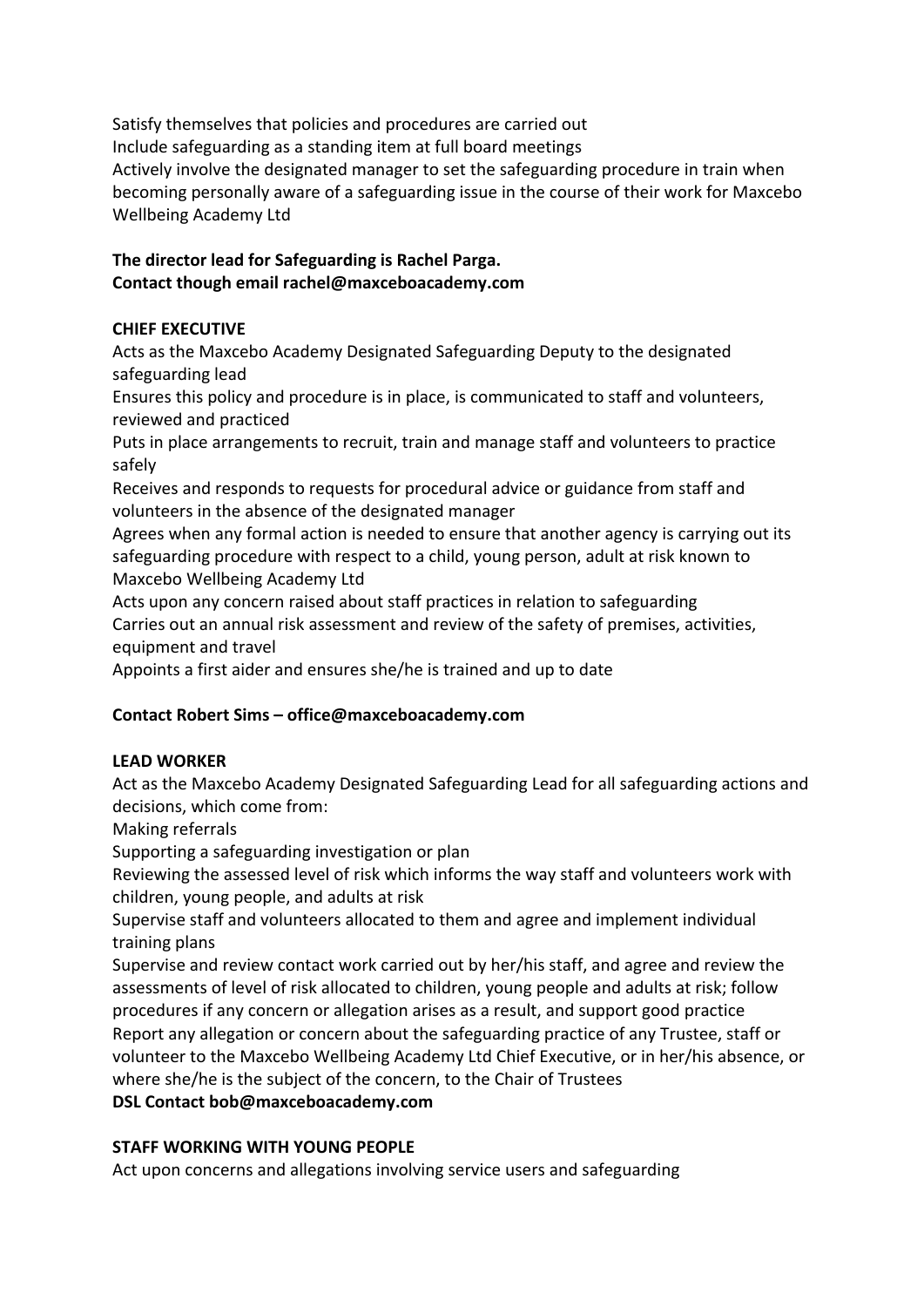Report concerns and allegations according to these procedures to the Maxcebo Wellbeing Academy Ltd Designated Safeguarding Lead and agree what Maxcebo Wellbeing Academy Ltd will do

Act in a timely manner, taking account of the perceived level of risk, when the Designated Safeguarding Lead or their Deputy is not available

Record concerns, analysis of concerns, information, decisions, actions, clearly and promptly and keeps a log on the file of work in progress

Support safeguarding investigations or plans by sharing information appropriately and working to the plan with the child, young person, adult at risk

Report safeguarding concerns to another agency's safeguarding coordinator/s or manager/s, when these arise in the course of participating in events and activities where other agency professionals are the supervising workers (for example activities in settings such as schools, play facilities, youth clubs, residential units, )Ensure a manager is aware of changes that might affect the assessment of the level of risk carried by a child, young person, or adult at risk they are working with, and generally work with the guidance and within the decisions of their line manager.

Report any concerns about safeguarding practice of a colleague or manager or Trustee to the person's line manager in the first instance, or to a Trustee or the Chief

## **VOLUNTEERS/STUDENTS**

Report concerns and allegations to their supervisor and act upon the advice of the designated Safeguarding Lead.

Report concerns and allegations according to these procedures to the Designated Safeguarding Lead and agrees what Maxcebo Wellbeing Academy Ltd will

Act in a timely manner, taking account of the perceived level of risk, when the volunteer's supervisor, or Designated Safeguarding Lead or Deputy is not available.

Record concerns, analysis of concerns, information, decisions, actions, clearly and promptly and keeps a log on the file of work in

Support safeguarding investigations or plans by sharing information appropriately and working to the plan with the child, young person, adult at

Ensure the supervisor responsible for the volunteer's work is aware of changes that might affect the perceived level of risk, and generally work with the guidance and within the decisions of the volunteer supervisor/ line manager.

Report any concerns about safeguarding practice of a colleague or manager or Trustee to the person's line manager in the first

## **Neglect**

Neglect is the persistent failure to meet a child's basic physical and/or psychological needs, likely to result in the serious impairment of the child's health or development. Neglect may occur as a result of maternal substance abuse during pregnancy. Once a child is born, neglect may involve a parent or carer failing to provide adequate food, shelter and clothing, failing to protect a child from physical harm or danger, failure to ensure adequate supervision including the use of inadequate care-givers, or the failure to ensure access to appropriate medical care or treatment. It may also include neglect of, or unresponsiveness to, a child's basic emotional needs.

#### **Abuse of Disabled Children**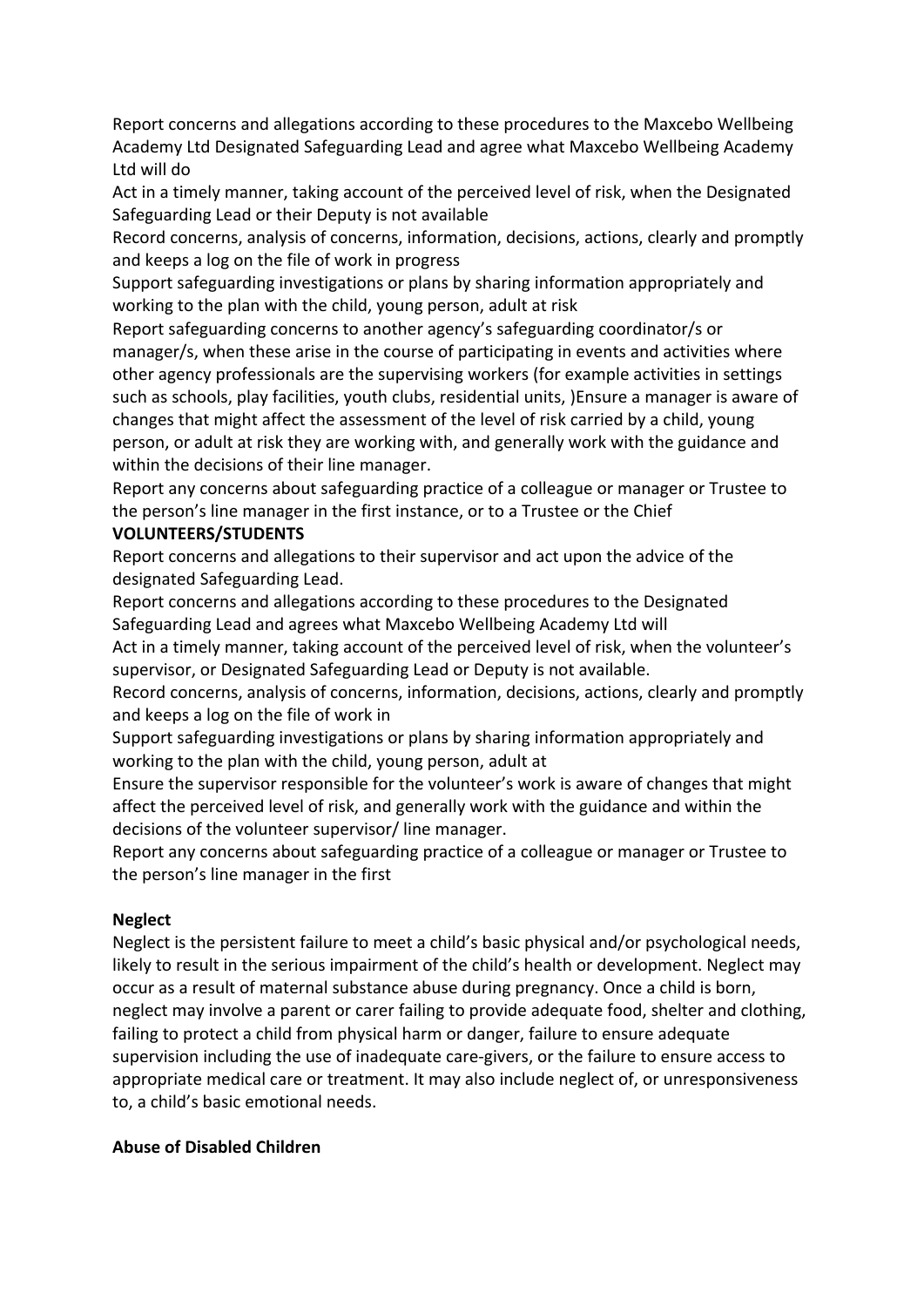Disabled children are at increased risk of abuse and those with multiple disabilities are at even more significant risk both of abuse and neglect. Parents of disabled children may experience multiple stresses. This group of children may be particularly vulnerable to abuse for a number of reasons including:

Having fewer social contacts than other children;

Receiving intimate personal care from a larger number of carers;

Having an impaired capacity to understand what they are experiencing is abuse or to challenge the abuser;

Having communication difficulties resulting in difficulties in telling people what is happening;

Being reluctant to complain for fear of losing services;

Being particularly vulnerable to bullying or intimidation;

Being more vulnerable to abuse by peers than other children.

## **Disability is defined as:**

A major physical impairment, severe illness and/or a moderate to severe learning difficulty; An ongoing high level of dependency on others for personal care and the meeting of other basic needs.

## **Bullying**

Bullying may be defined as deliberately hurtful behaviour, usually repeated over a period of time, where it is difficult for those bullied to defend themselves. It can take many forms, but the three main types are physical (eg hitting, kicking, theft), verbal (e.g. racist or homophobic remarks, threats, name calling) and emotional (eg isolating an individual from the activities and social acceptance of their peer group). There is increasing use of new technologies as a tool for bullying and such incidents should be taken seriously.

#### **Self-Harming Behaviour**

Children and young people who harm or attempt to harm themselves should be taken seriously. The self-harming behaviour in itself may cause impairment of the child's health or development and in some circumstances present significant harm or the risk of significant harm.

Self-harming behaviour may also arise alongside eating disorders and/or drug misuse.

## **Female Genital Mutilation (FGM)**

Female genital mutilation is a collective term for procedures that include the removal of part or all of the external female genitalia for cultural or other non-therapeutic reasons. The practice is medically unnecessary, extremely painful and has serious physical and mental health consequences both at the time and in later life. The procedure is typically performed on girls of 4 -13 years but may be performed on new born babies or on young women. FGM can result in death.

FGM is a criminal offence (Prohibition of Female Circumcision Act 2003). Under the act it is an offence to arrange, procure, aid or abet female genital mutilation. Parents/carers may be liable under this act.

It is also an offence to allow the procedure to be undertaken in another country. Where agencies become aware that a girl is at risk of FGM a referral should be made to Children's Social Care.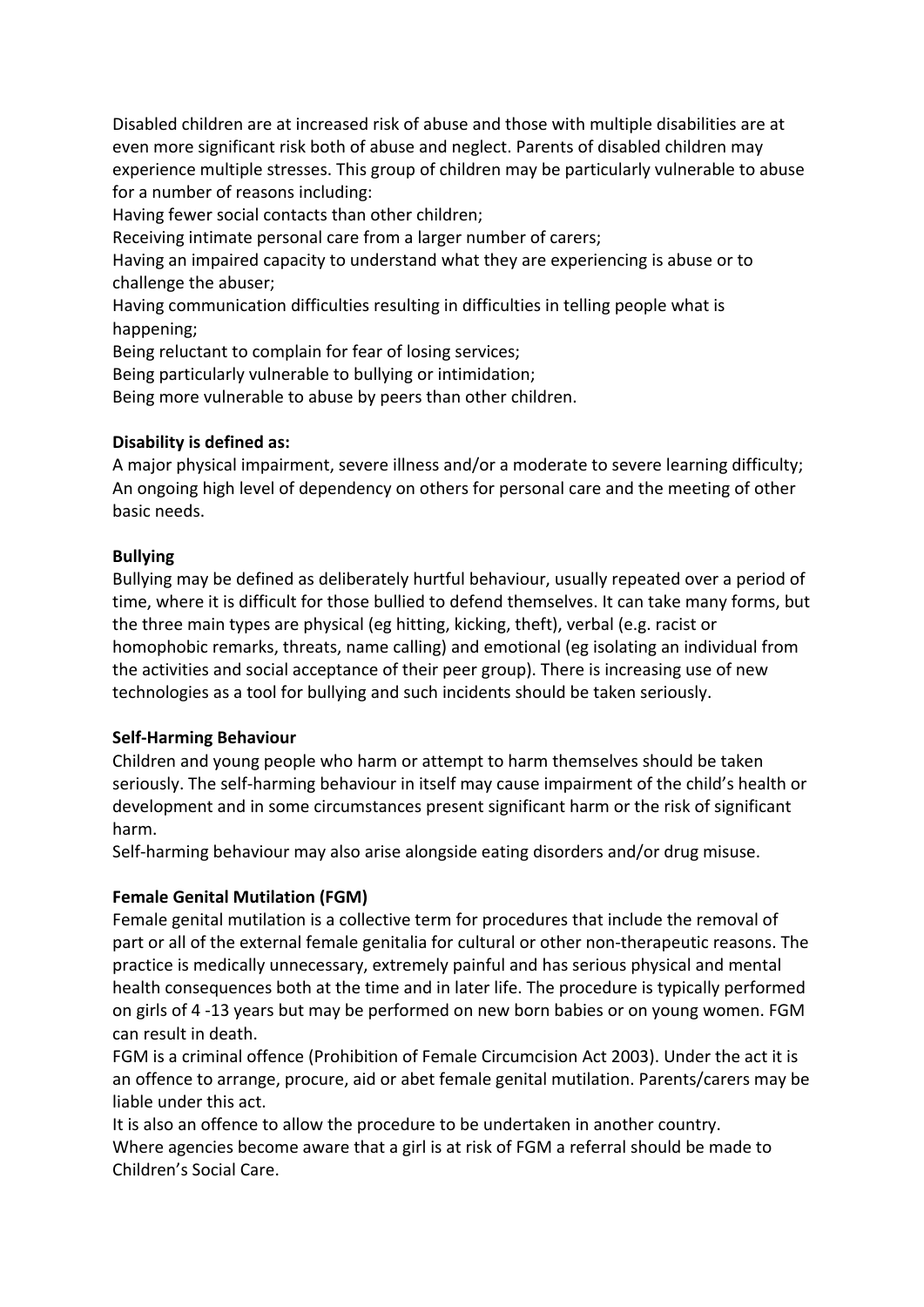#### **Domestic Violence as Abuse**

Domestic Violence is defined by the Home Office as: 'Any incident of threatening behaviour, violence or abuse (psychological, physical, sexual, financial or emotional) between adults who are or have been intimate partners or family members, regardless of gender or sexuality. This includes issues of concern to black and minority ethnic (BME) communities such as so called 'honour killings'.'

The term domestic violence is used to include any form of physical, sexual or emotional abuse between people in a close relationship. It can take a number of forms such as physical assault, sexual abuse, rape, threats and intimidation. It may be accompanied by other kinds of intimidation such as degradation, mental and verbal abuse, humiliation, deprivation, systematic criticism and belittling.

The term domestic violence includes the term domestic abuse.

## **Forced Marriage**

A forced marriage is one that is conducted without the full consent of both parties and where duress is a factor. Forced marriage can amount to sexual and emotional abuse and put children or adults at risk of physical abuse. In circumstances where there are concerns that someone is at imminent risk of a forced marriage urgent referrals should be made to Children's Adults' Social Care.

In the case of a young person at risk of forced marriage it is likely that an initial discussion with the parent, carer or other community member may significantly increase the level of risk to the young person.

#### **Internet Harm**

Sexual exploitation (see above) also includes non-contact activities, such as involving children in seeing or receiving or sending sexually suggestive emails or text-messages, or inappropriate behaviour in Internet chat rooms, involving children looking at, or in the production of, pornographic material of watching sexual activities, or encouraging children to behave in sexually inappropriate ways.

## **Trafficking**

Children can be trafficked into, within and out of UK for many reasons and all different types of exploitation. Trafficking is a form of child abuse and needs an appropriate safeguarding response. Any child who is recruited, transported, transferred, harboured or received for exploitative reasons is considered to be a victim of trafficking, whether or not they have been forced or deceived. This is because it is not considered possible for children in this situation to give informed consent. Even when a child understands what has happened, they may still appear to submit willingly to what they believe to be the will of their parents or accompanying adult. It is important these children are protected too.

Children are trafficked for many reasons, including sexual exploitation, domestic servitude, labour, benefit fraud, forced marriage, begging and involvement in criminal activity such as pick pocketing, theft and working on cannabis farms. They are likely to be subjected to other forms of abuse, as a means of coercing and controlling them.

Trafficking is carried out by individual adults and organised crime groups. Sexual activity with child/young person under the age of 18, or living away from home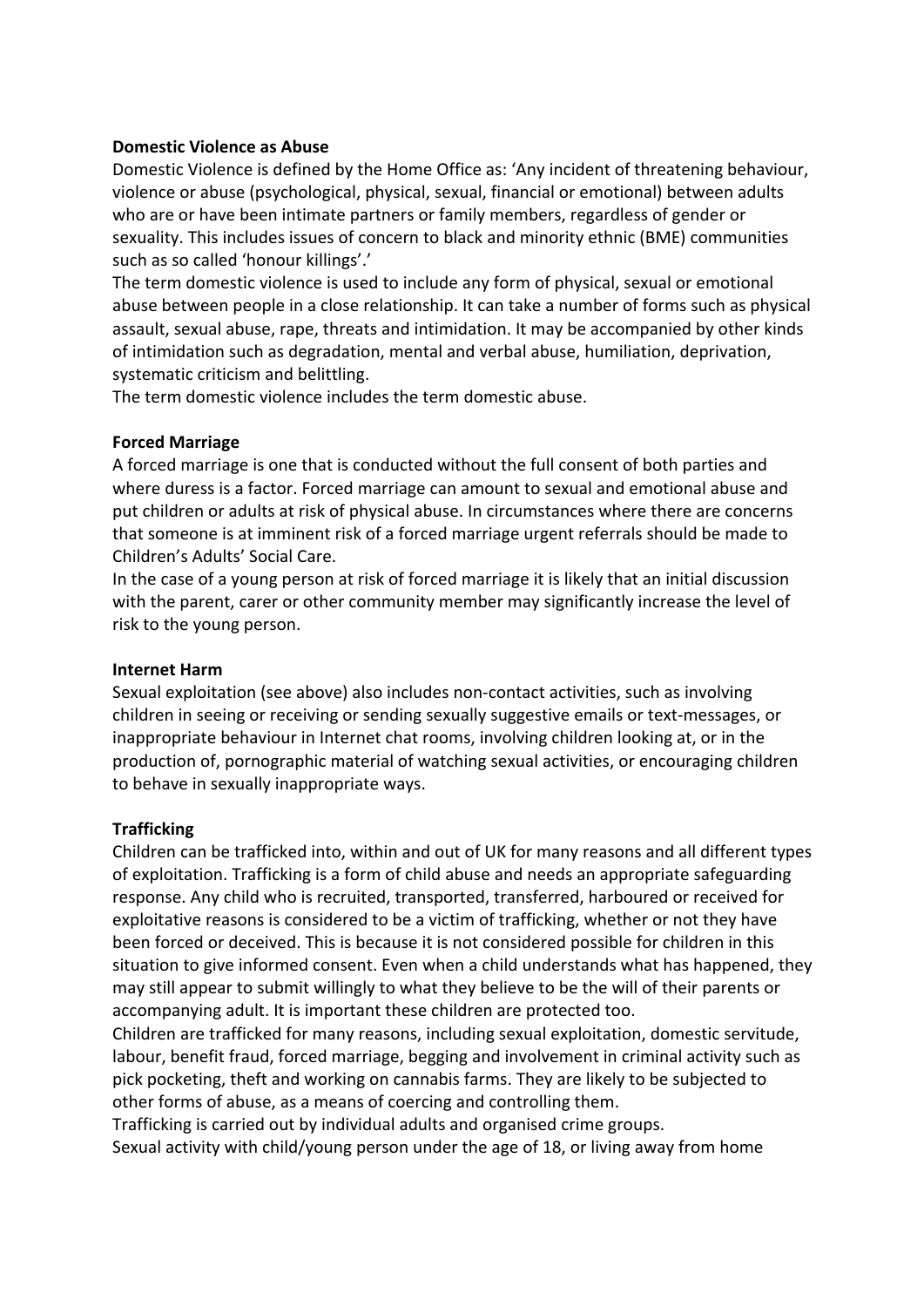Consensual sexual activity involving a young person under 18 years is not abusive, but it may be, and the Derby and Derbyshire Safeguarding Procedure offers guidance where this might be so. A child's or young person's ability to consent can be impaired due to lack of freedom, capacity or choice; for example because of an age/power imbalance; because it is leading into sexual exploitation; because one person is in a position of trust with the other (e.g. a teacher); where one person is vulnerable because of disability or capacity; where the child/young person is in the care of another away from home. No child under the age of 13 or under is able to consent to any sexual activity according to the Sexual Offences Act (2003).

## **7. WHAT IS ABUSE OF AN ADULT AT RISK?**

Abuse is a violation of a person's rights or dignity by someone else. It can be done by anyone including relatives and family members, professional staff, paid care workers, volunteers, other users of services, neighbours, friends and associates or strangers. There are many kinds of abuse including:

#### **Physical**

This could be hitting, slapping, pushing and kicking.

#### **Sexual**

This includes rape and sexual assault or sexual acts to which the adult at risk: has not consented could not consent was pressured into consenting

#### **Emotional/Psychological**

This could be: emotional abuse threats of harm or abandonment depriving the person of contact humiliating blaming controlling intimidating coercing harassing verbally abusing isolating withdrawing a person from services or support networks

#### **Financial or material**

| This includes: |
|----------------|
| theft          |
| fraud          |
| exploitation   |